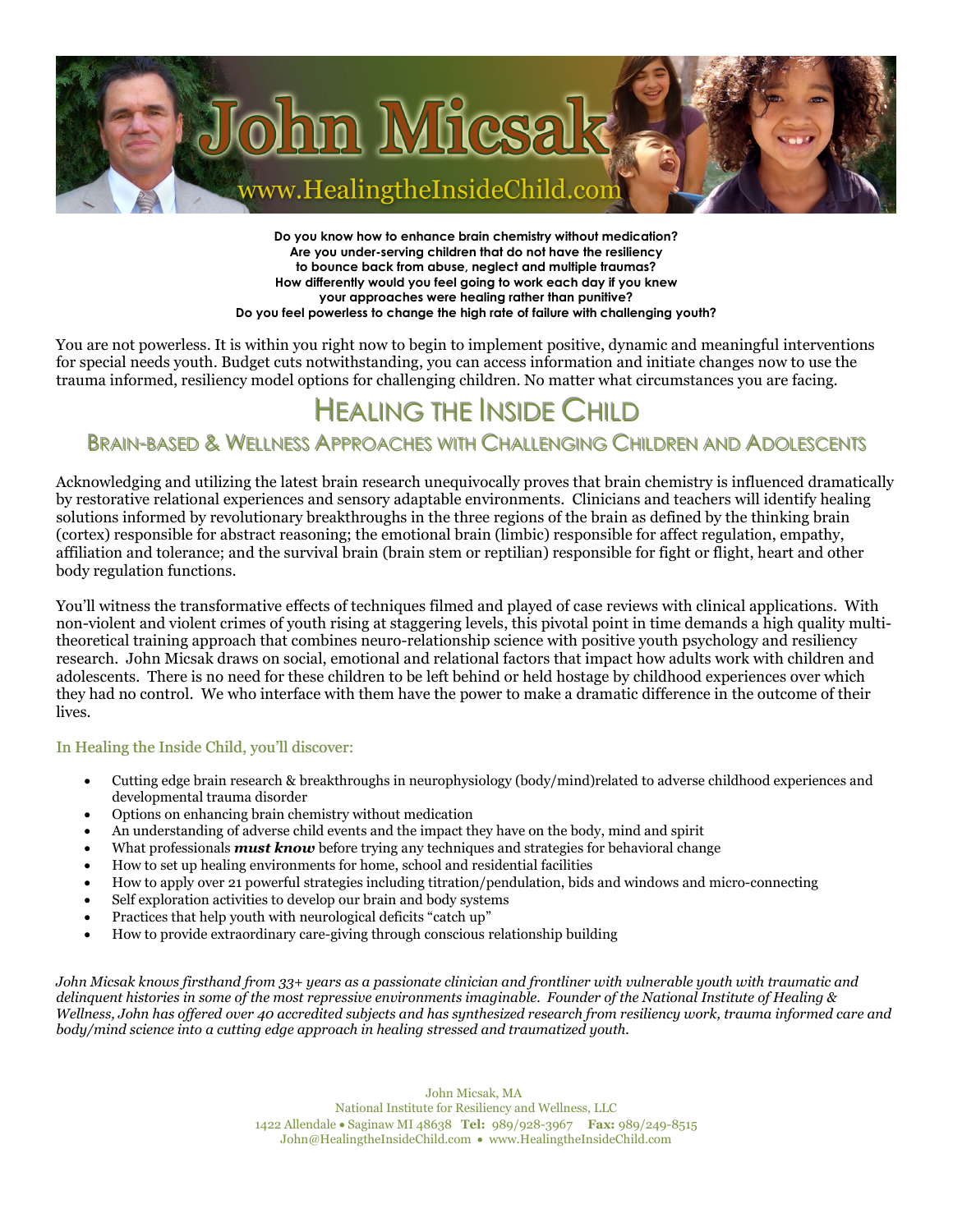

#### **Are you too tired after work to read about the current research effecting traumatized and vulnerable children? Are you ready and open to learning innovative methodology influenced by neurophysiology?**

Brain plasticity or neuroplasticity is the lifelong ability of the brain to reorganize neural pathways based on new experiences. What happens to the brain during and after mild to severe trauma? What impact do people and the environment have on vulnerable children following trauma? There is much more that we can do than medicate victims. Healing is not based on behavior change, but on positive relationships, a positive environment and repetition of both.

## Trauma Specific Work

## GENERAL DYNAMICS OF TRAUMA WITH INTRODUCTION

## TO CONDUCTING INDIVIDUAL SESSIONS WITH CHILDREN SUFFERING FROM TRAUMATIC STRESS

John Micsak reveals the facts and information that parents and professionals need to know to be of help to traumatized children. Identifying more than 25 Adverse Child Events indicated in developmental trauma disorder, you'll learn the difference between acute stress and traumatic stress and how universal the "stress spectrum" is in all of our lives.

Clinicians and other human service professionals will identify healing solutions informed by revolutionary breakthroughs in the three regions of the brain as defined by the thinking brain (cortex) responsible for abstract reasoning; the emotional brain (limbic) responsible for affect regulation, empathy, affiliation and tolerance; and the survival brain (brain stem or reptilian) responsible for fight or flight, heart and other body regulation functions

Learn the basic keys on how to effectively process the trauma narrative- the stories children need to share to move from victimization to victory. John will also introduce more advanced modalities such as somatic processing, sensory integration, and energy psychology and contrast them with traditional approaches. You will also learn how to implement trauma informed strategies in group settings such as residential treatment programs and school systems.

*"John Micsak's concepts were put into practice at an individual level, as well as the group, allowing our treatment staff to significantly reduce the acting out behaviors on our specific site. The growth that took place with our students was largely due to our dedicated treatment staff and the implementation of the strategies taught by John."* 

Steve Kress, Juvenile Probation Officer, Lapeer County, MI

#### In Trauma Specific Work, you'll discover:

- The definition of Type I and Type II trauma
- The definition of Complex PTSD and its implications
- Risk factors for PTSD/neurological considerations
- The 8 themes to identify with children of trauma
- The appropriate intervention needs of the traumatized child/adolescent
- What parents and caregivers need to know
- How effective therapists conduct individual sessions
- Strategies in debriefing after traumatic events
- Key concepts to build a trauma informed program
- Introduction to advanced modalities

*John Micsak knows firsthand from 33+ years as a passionate clinician and frontliner with vulnerable, traumatic and delinquent histories in some of the most repressive environments imaginable. Founder of the National Institute of Healing & Wellness, John has offered over 40 accredited subjects and has synthesized research from resiliency work, trauma informed care and body/mind science into a cutting edge approach in healing stressed and traumatized youth.*